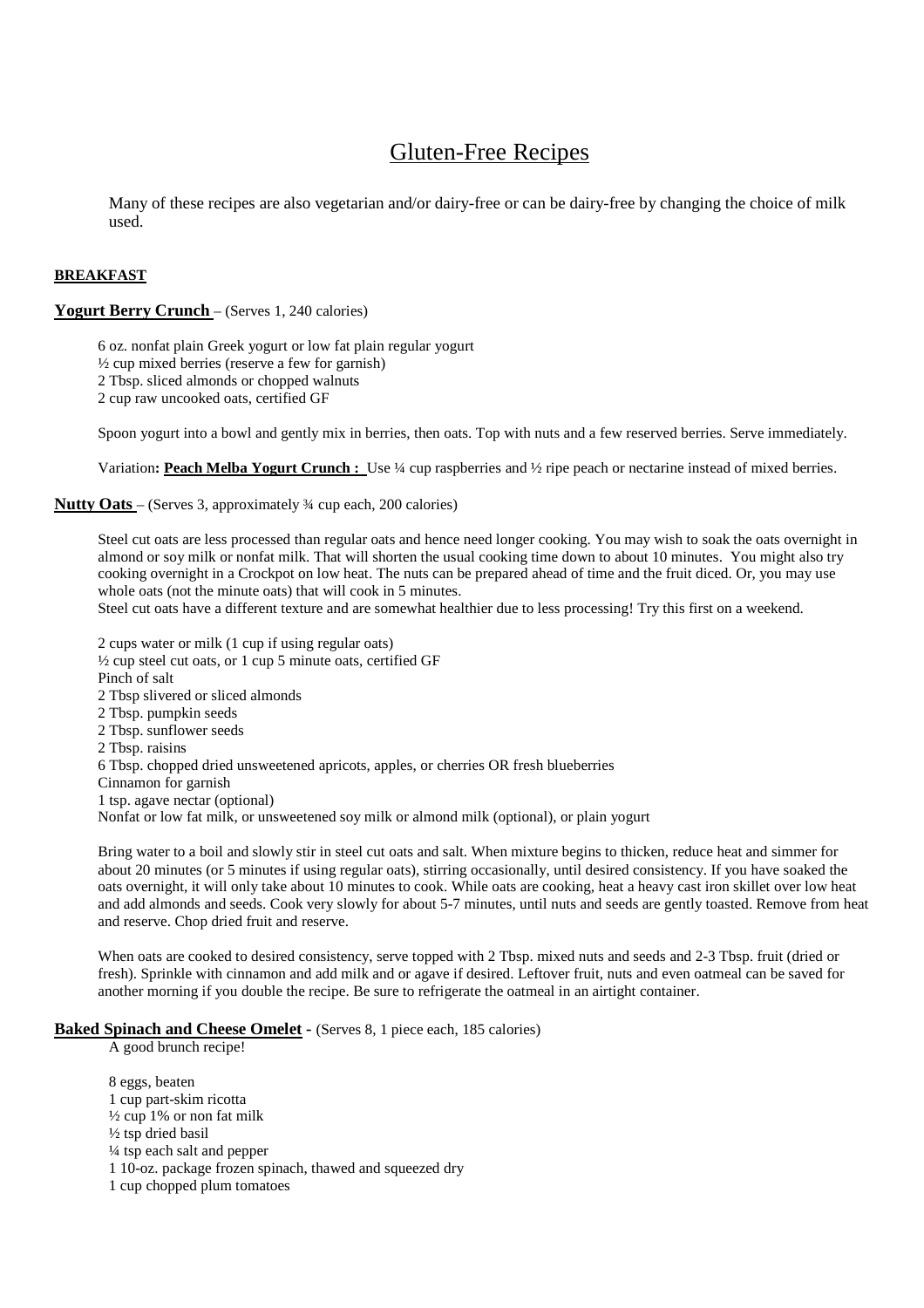1 cup shredded part-skim mozzarella ½ cup thin sliced scallion

Preheat oven to 325 degrees. Combine eggs and ricotta in a large bowl. Stir in milk, and seasonings. Fold in spinach, tomato, mozzarella, scallion, and turkey-ham. Spread evenly in a greased baking dish (2-3 qt.). Bake for 30-35 minutes or until a knife inserted near the center comes out clean. Allow to stand for 10-15 minutes.

### **APPETIZERS**

**Deviled Eggs** - (Serves 6 - 2 egg halves per serving, 90 calories)

This is a guilt-free way to eat deviled eggs….. and a perfect food to bring to a potluck! Roasted tomato or pepper hummus is a yummy substitute for mayonnaise in this recipe.

6 large eggs 3-4 Tbsp hummus (plain, roasted tomato, or roasted pepper) Paprika for garnish

Place 6 large eggs in enough cold water to cover completely, and bring to a rolling boil over high heat. Reduce heat to a simmer and cook, uncovered, for an additional 2 minutes. Remove from heat and cover for 10 minutes. Drain hot water and add cold water to chill so yolks stay bright yellow. Remove shells from eggs and halve lengthwise with a knife. Carefully remove the yolks and place in a medium bowl. Mash yolks with a fork and add your choice of hummus. Very carefully spoon mixture back into the egg white halves. Garnish with a light sprinkling of paprika (optional).

**Marinated Vegetables - (Serves 10-12, approximately 1 cup each, 40 calories)** Another good Pot Luck offering!

| <b>Marinade:</b> | 1/2 cup cold-pressed, extra virgin olive oil                  |
|------------------|---------------------------------------------------------------|
|                  | 1/4 cup balsamic vinegar (any vinegar is fine)                |
|                  | 1 tsp. each: dried oregano and basil OR 2 Tbsp. chopped fresh |
|                  | 2 cloves garlic, slivered                                     |
|                  | $1/2$ tsp. kosher or sea salt                                 |
|                  |                                                               |

15-oz. can artichoke hearts in water, cut in halves or quarters 15-oz. can hearts of palm, cut into 1/4-inch slices 15-oz. can pitted black olives 1/2 lb. mushrooms, cleaned and quartered

Mix marinade ingredients in a jar. Mix veggies in a bowl and pour marinade over. Marinate 4-8 hours in the refrigerator, tossing frequently. Serve with toothpicks. (Leftover marinade should be used as salad dressing).

### **Walnut Spread** *(*yields 2.5 cups, approximately ¼ cup each, 164 calories)

15-oz. (450 ml) can garbanzo beans 1 cup chopped walnuts 1 cup lightly packed fresh basil leaves 1/4 cup cold-pressed, extra virgin olive oil 2 Tbsp. lemon juice 1/4 tsp. kosher or sea salt 1/4 tsp. pepper

Drain beans, reserving liquid. In food processor, combine 1/4 cup reserved liquid with remaining ingredients. Cover and process, scraping down sides and adding liquid as needed to make a smooth mixture. Serve with raw baby carrots, cucumber sticks, and fresh string beans (or any vegetable you like).

**Popcorn Kale -** (Serves 4, approximately 2 cups each, 63 calories)

 1 bunch kale 1 -1 ½ tbsp olive oil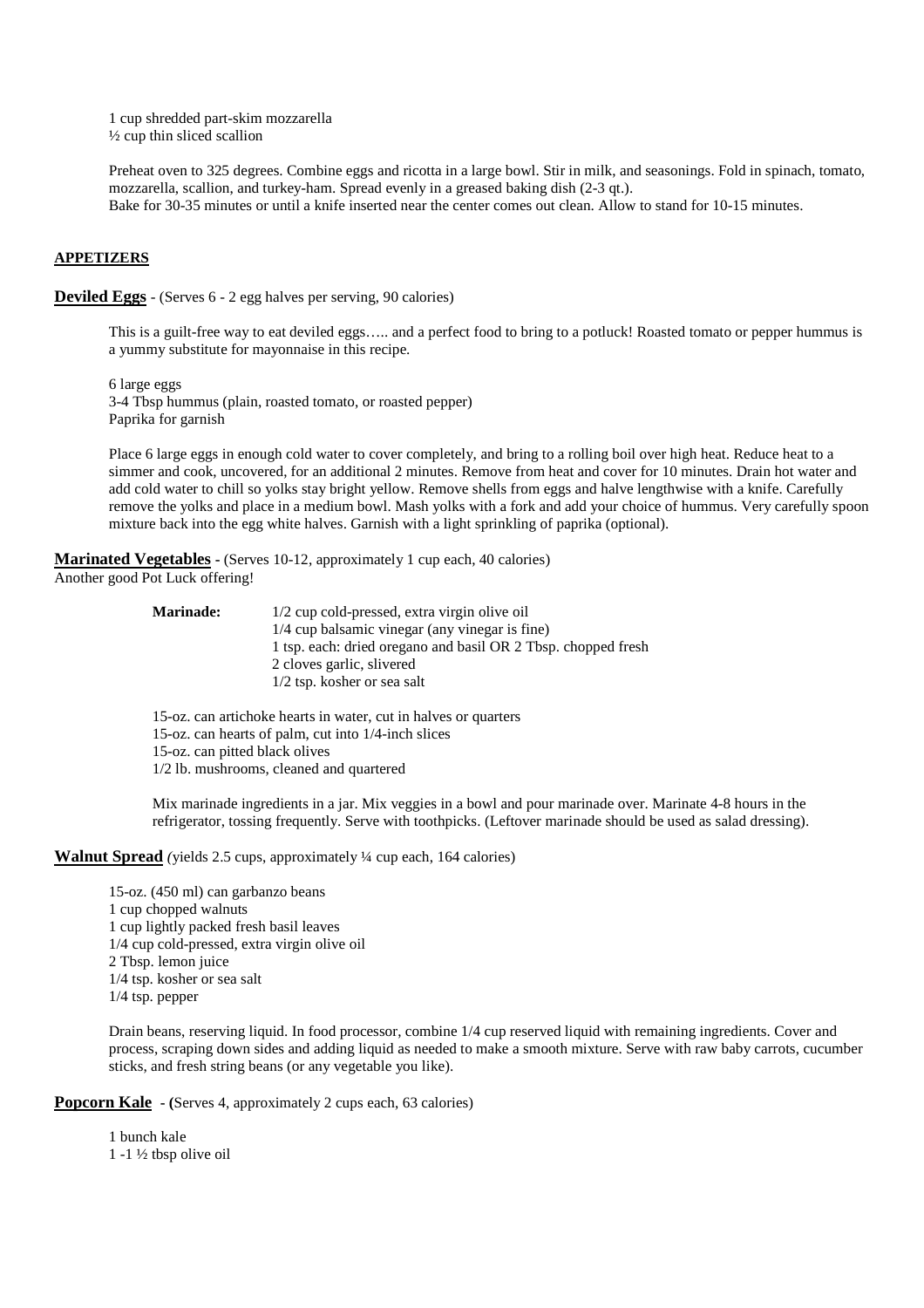Fold the kale leaves in half along the stem and use a sharp knife to trim off the stem part. Then cut or tear into 2-3 inch pieces. Toss leaf pieces with a 1-2 Tbsp (depending on the amount of kale you are using) of olive oil (depending on the amount of kale you are using), mixing well to coat all the leaf pieces. Put on a cookie sheet and roast at 375 degrees for 5- 7min. Gently turn the pieces over and bake for another 5-10 min. > being careful not to burn, but being sure they crisp up. Sprinkle lightly with sea salt and enjoy. The pieces should come out crunchy, so leave them in the oven a little longer if needed.

# **SOUP**

### **Cauliflower Leek Soup** – (Serves 8, approximately ¾ cup each, 84 calories)

2 large leeks (about 1 ½ lbs) 2 Tbsp coconut or olive oil 1 large head cauliflower, divided into large florets 3 cups broth, chicken or vegetable stock, or water 1 cup (8 oz.) plain non-fat Greek style yogurt (gives a creamier taste with the extra calories) Salt and pepper to taste

Cut the leeks in half, lengthwise, and cut each half into ½ inch thick slices. Rinse well to remove any dirt stuck between the layers. Melt oil in a soup pot, and cook leeks over medium heat, stirring frequently until softened, but now browned. Add cauliflower and broth, stock or water, and bring to a boil. (Using broth or stock gives it a richer flavor. You may not need to use salt so taste carefully before adding salt) Lower heat to a simmer and cook until cauliflower is very soft. Remove from heat and allow to cool slightly. Using a blender or food processor, puree about ½ the soup in batches, and return to soup pot. Stir in yogurt and mix well to combine. Season to taste with salt and pepper; reheat and serve. If you like a completely pureed soup, you may blend the entire pot, but it is nice to have some lumpier consistency.

### **Roasted Winter Squash and Apple Soup** (Serves 6, approximately 1 <sup>1</sup>/4 cups each, 148 calories)

 This soup has a rich flavor and is unbelievably delicious, but preparing the butternut squash is a tedious task. For a holiday meal, make this recipe if it is the only dish you have to prepare. It is well-worth it the extra time.

1 large butternut squash, about 2-3 lbs, peeled, seeded, and cut into 1-2 inch pieces

 1 large onion, peeled and cut into 6-8 large chunks 3 garlic cloves, peeled 2 tart apples, peeled, quartered, and cored 2 Tbsp olive oil Mild chili powder 4 cups vegetable or chicken broth

 Preheat oven to 400 degrees. In a large roasting pan, combine the squash, apple, onion, garlic, and oil. Season with salt to taste and sprinkle with chili powder to taste. The more chili powder, the more "bite." Roast for 45 minutes, stirring every 10-15 minutes, until veggies are tender and lightly browned. In a food processor, combine half of the roasted veggies with 2 cups broth and puree until smooth. Repeat with the remaining veggies and heat over medium heat in a saucepan, stirring occasionally. Add more broth as needed if soup is too thick. Add more salt and chili powder if needed for more bite.

# Lentil Soup - (Serves 8, about <sup>3</sup>/<sub>4</sub> cup each, 130 calories)

2 cloves garlic, minced 1 medium onion, chopped 2 large carrots, sliced or chopped 2 stalks celery, chopped 1 ½ cups red and/or green lentils, well rinsed 2 quarts water or broth Pinch thyme or any herbs of your choice Salt to taste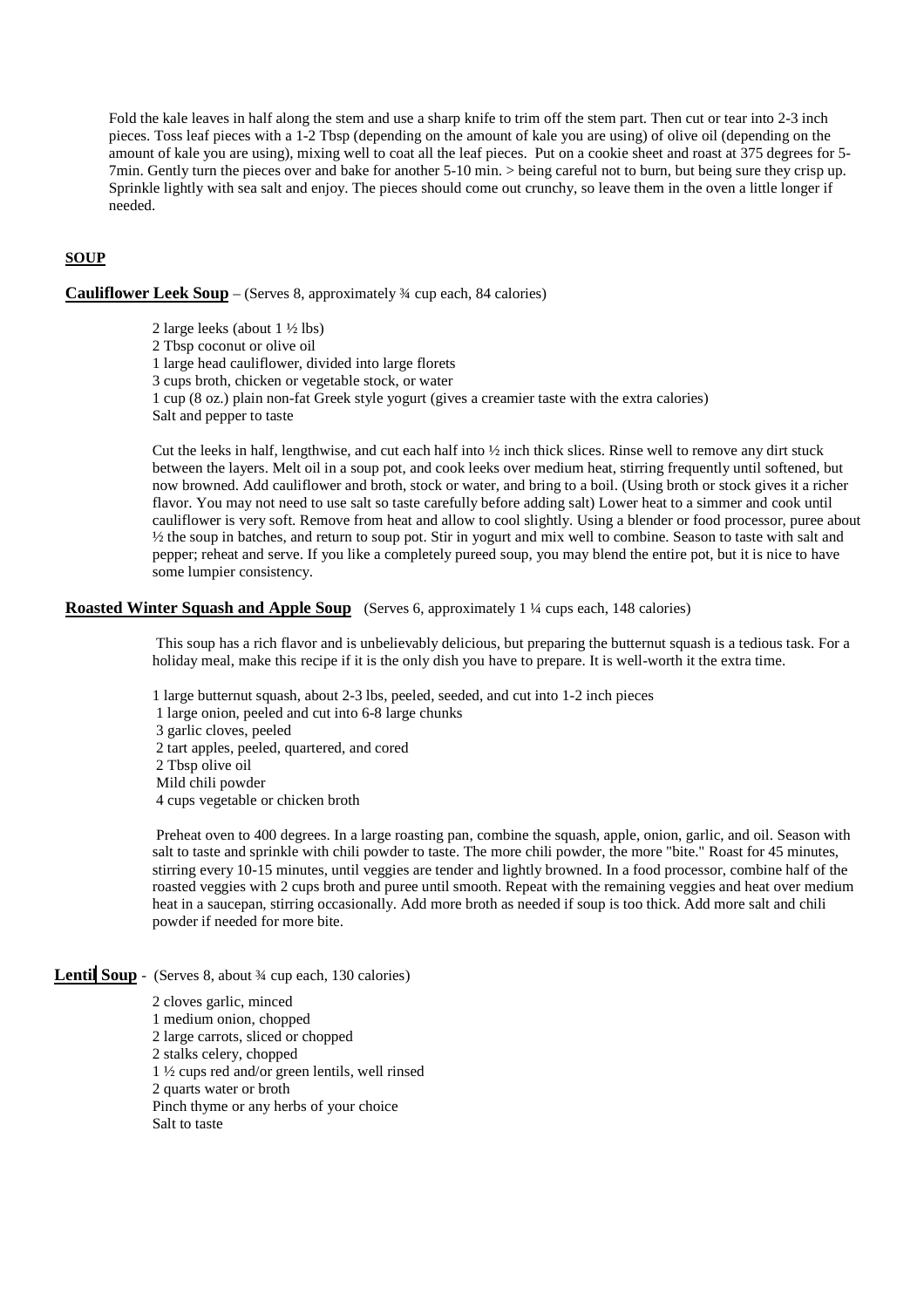Combine first 6 ingredients and bring to boil. Add seasonings. Reduce heat to medium-low and simmer, partially covered, until lentils are soft. Green lentils need about 45 minutes to 1 hour, while red lentils only need 20-30 minutes. Puree half of the soup in the blender if you prefer a pureed soup.

### **Split Pea Soup** - (Serves 16, *about ½ cup each, 135 calories)*

- 
- 3 cups dry split peas, well rinsed 2 quarts water 1 tsp. salt 1 bay leaf  $\frac{1}{2}$  - 1 tsp. dry mustard 2 onions, chopped fine 4 cloves garlic, minced 3 stalks celery, chopped 2 medium carrots, sliced Salt and pepper to taste 3 Tbsp. apple-cider vinegar or rice vinegar

Combine peas, water, salt, bay leaf, and mustard in 6-quart pot. Bring to boil, reduce heat and simmer, partially covered for about 20 minutes. Add vegetables and simmer for another 40 minutes, stirring occasionally. Add more water as needed. Add salt, pepper, and vinegar to taste.

### **Curried Yellow Split Pea Soup –** (Serves 10, approximately ½ cup each, 180 calories)

2 cups yellow split peas 2 Tbsp olive oil 1 large onion, chopped 1 tsp garlic powder 1 Tbsp curry powder ½ tsp turmeric 1 tsp garlic powder 2 stalks celery with leaves 4 medium carrots cut into quarters 2 tsp salt and a few grindings of pepper  $\frac{1}{2}$  cup plain yogurt for garnish (optional)

Put peas in a large bowl and pour hot water over them to cover by 2 inches. Allow to sit for about 1 hour. Meanwhile, heat olive oil in a large saucepan, and sauté onion over medium heat for about 5 minutes. Add the curry and turmeric and stir for 1 minute. Then stir in garlic powder. Drain peas and add to the saucepan, along with celery and carrots, and 8 cups of vegetable broth or water. Bring to a boil and lower heat to simmer for about 1 hour, until all veggies are tender and peas begin to fall apart. Puree soup in blender in small batches, until smooth. Add salt and pepper and adjust seasoning as needed. You might wish to add more curry powder. Serve while hot with an optional spoonful of plain yogurt.

### **Manhattan Clam Chowder -** (Serves 4, approximately 1 <sup>1</sup>/<sub>2</sub> cups each, 246 calories)

2 -6 oz. cans chopped clams (no added sugar), drained; juice reserve juice 1 Tbsp. olive oil 1 large onion, diced 2 medium new potatoes (red or yellow) 3 stalks celery, diced 2 medium carrots, diced 1 small green pepper, diced 1 -16 oz. cans plum tomatoes, drained 1½ tsp thyme 1/8 tsp curry powder

Drain and reserve clam juice. Sauté onion in oil until softened. Add remaining ingredients, including clam juice but not the clams. Add some extra water if needed to cover. Simmer, covered, 30 minutes. Remove from heat, add clams and let stand covered, away from heat for 2 minutes. Serve immediately.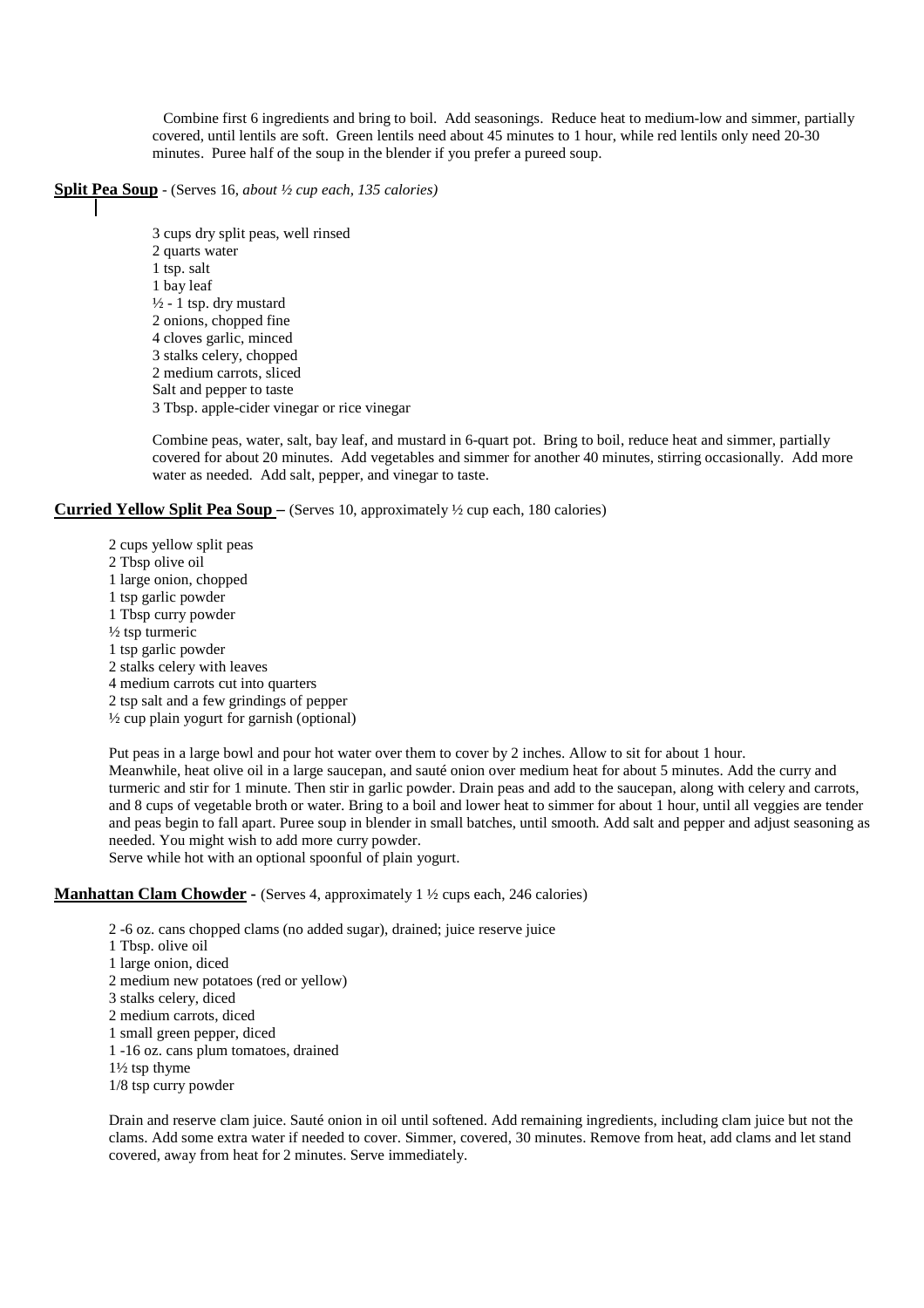### **Barley Minestrone Soup** - (Serves 6, approximately 1<sup>1</sup>/<sub>2</sub> cups each, 165 calories)

1 Tbsp. cold-pressed, extra virgin olive oil 3 carrots, sliced or diced 1 medium or large onion, chopped 2 stalks celery, diced 2 cloves garlic, minced 6 cups vegetable or chicken stock OR 6 cups water and 6 tsp. powdered bouillon 1 bay leaf 28-oz. (825 ml) can tomatoes with juice 1/3 cup brown rice 16-oz.(475 ml) can kidney beans, undrained 1 lb. fresh green beans, cut into 1-inch pieces OR a 10-oz. (300 ml) package frozen cut green beans

In a 6-quart ( 6 liter) pot, sauté onion, celery, carrot, and garlic in olive oil until browned. Add stock, tomatoes, barley, and bay leaf. Bring to a boil and cover, reducing heat to a simmer for 50 minutes, stirring occasionally. Stir in kidney beans and green beans and simmer for 5-10 minutes more until all vegetables are tender. Remove bay leaf before serving.

# **SALAD**

### **Mustard Vinaigrette Dressing -** *(serving size=2 Tbsp., 90 calories)*

1/4 cup balsamic vinegar or lemon juice 1/4 cup water 1 tsp. Dijon mustard Herbs (oregano, basil, parsley, tarragon, or any herb of choice) to taste Kosher or sea salt to taste Freshly ground pepper to taste 1 clove garlic, minced 1/3 cup cold-pressed, extra virgin olive oil 1/3 cup flaxseed oil

Measure all ingredients (except oils) into a jar with a tight-fitting lid. Shake vigorously or use a whisk. When well-combined, add oils and shake again. Store in refrigerator. Mixture will harden while refrigerated. Remove and allow to soften 5-10 minutes before using.

### **Black Bean Salad -** *(*serves 10, approximately ¾ cup each, 132 calories)

2 (15-oz.) (450 ml) cans organic black beans, drained 1-2 cups cherry tomatoes cut in half if too large 1 red or yellow bell pepper, diced 1/2 cup red onion, diced 1 Tbsp. cold-pressed, extra virgin olive oil 1 Tbsp. balsamic vinegar 1-2 tsp. ground cumin seeds ½ avocado, sliced for garnish

Mix all ingredients (except avocado) together in a bowl and chill for several hours. Garnish with avocado slices before serving.

# **Quinoa Salad - (**Serves 10, approximately 1 cup each)

1 1/2 cups quinoa, rinsed several times 3 cups water or veggie or chicken broth 1 cup fresh or frozen peas (baby peas are best, just defrosted)  $\frac{1}{4}$  -  $\frac{1}{2}$  cup chopped red onion 1 red pepper, chopped 1 cup cherry tomatoes  $\frac{1}{2}$  cup chopped black olives (optional) ½ lb cubed mozzarella (optional, although delicious, if not allergic to dairy)  $\frac{1}{4}$  -  $\frac{1}{2}$  cup olive oil 2-3 Tbsp. balsamic vinegar or lemon juice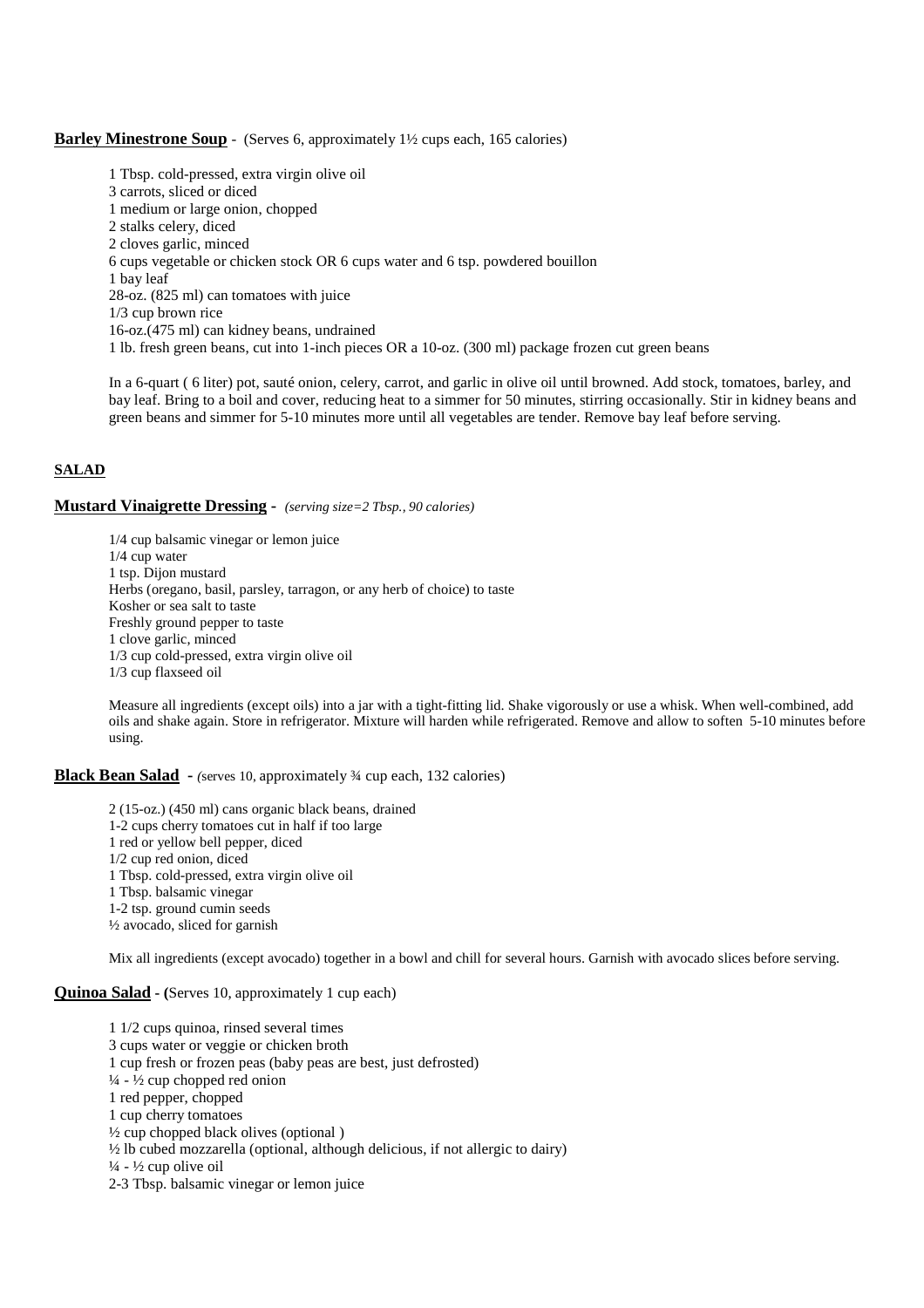1 or 2 crushed garlic cloves 2-4 Tbsp. fresh dill, chopped or 1 Tbsp. dried 2 Tbsp. chopped fresh parsley or basil any leftover veggie is fine to add - be creative (broccoli, asparagus, green beans etc)

Quinoa will taste bitter if not well rinsed.

Bring 3 cups water or chicken or veggie broth to a boil. Add rinsed quinoa and bring back to boil. Simmer uncovered for about 15 minutes until liquid is well absorbed. Transfer to large bowl and allow to cool with a small amount of olive oil stirred in to prevent sticking. While cooling, mix together remaining oil, vinegar or lemon juice, dill and garlic in a small bowl. Add to quinoa with remaining ingredients when cool and toss well. Chill before serving.

**Festive Salad** - (Serves 8, approximately1 cup greens and 1 cup vegetables, 137 calories)

 $\frac{1}{2}$  cup chopped walnuts 6 Tbsp. balsamic vinegar 1 tsp toasted sesame oil 1 ripe avocado, pitted, peeled, and cut into ½ inch chunks 6 cups romaine and mixed greens, torn into bite-sized pieces 2 cups diced ripe tomatoes or cherry tomatoes, halved 1 cup thin sliced red onion 1 yellow bell pepper, diced 1/3 cup sliced black olives ½ lb nonfat feta cheese ½ cup basil leaves, chopped

In a heavy skillet, over medium heat, stir walnuts frequently until slightly browned, about 3 minutes. Pour into a large bowl and add vinegar and oils. Add remaining ingredients, stir well and add salt and pepper to taste.

# **Roasted Beet and Onion Salad** – (Serves 6, approximately <sup>3</sup>/4 cup each, 66 calories)

6 medium beets 2 medium yellow onions, halved, NOT peeled 2 ½ Tbsp balsamic vinegar 1 ½ Tbsp. olive oil 1 Tbsp. fresh dill or 1 tsp dried  $\frac{1}{4}$  tsp. salt and pepper to taste 2 Tbsp freshly minced parsley, or 1 tsp. dried

Preheat oven to 350 degrees. Wash and trim beets and wrap in aluminum foil, 3 per package. Wrap onions separately in foil. Place on a baking sheet and roast about 1 ½ hours or until both are tender when pierced with a knife. While vegetables are cooking, in a small jar, combine oil, vinegar, dill, salt and pepper. Shake well and set aside. Allow beets and onions to cool; remove peels. Slice beets and onions thinly into a serving bowl. Shake dressing again before

pouring over vegetables. Garnish with parsley. Allow to sit and marinate at room temperature for 30-60 minutes.

# **Cucumber Yogurt Salad** – (Serves 4, approximately ¾ cup each, 50 calories)

1 English cucumber, thinly sliced (any type of cucumber is fine, English is a nice variety!) ½ cup very thinly sliced red onion 1 clove garlic, minced 3 Tbsp chopped fresh dill or 3 tsp dried (plus more for garnish) Pinch of salt 1 cup plain non fat yogurt 2-3 tsp white wine vinegar or white balsamic vinegar Freshly ground pepper

In a serving bowl, combine all ingredients except vinegar. Then stir in vinegar and add more salt as needed. Sprinkle pepper to taste and garnish with additional dill.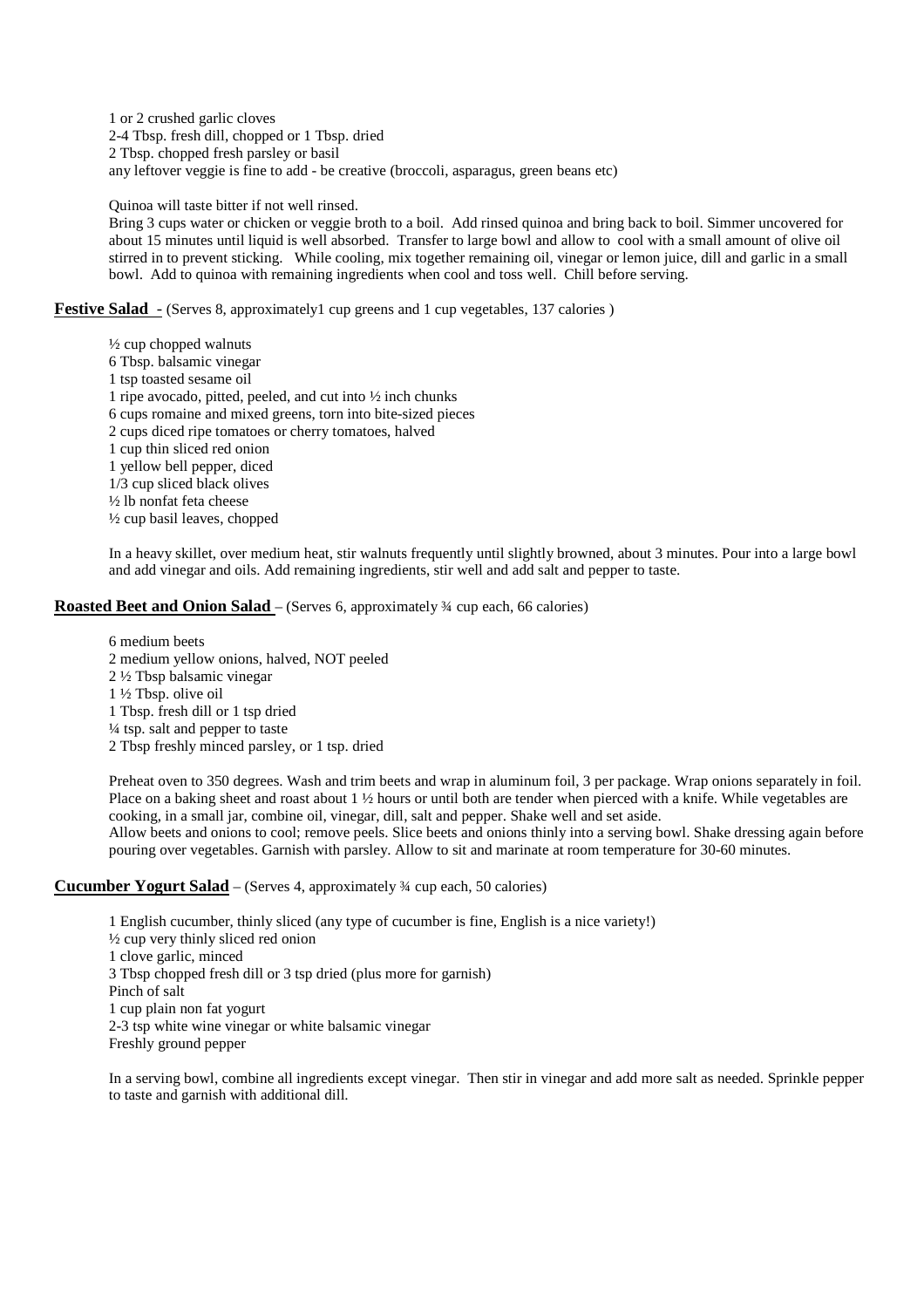### **Confetti Rice Salad -** (Serves 8-10, approximately ¾ cup each, 180 calories)

1 cup brown rice 1 can (14 oz.) lite coconut milk  $\frac{1}{4}$  tsp salt 2 Tbsp chopped fresh parsley (or 1 tsp dried) 2 Tbsp minced fresh dill (or 2 tsp dried) ½ tsp shredded lemon peel 2 Tbsp lemon juice 2 Tbsp water 2 Tbsp olive oil 1 tsp Dijon mustard 1/8 tsp pepper 1 cup finely chopped yellow or green summer squash 1 cup small broccoli flowerets, raw or **lightly** steamed ,if desired 10 cherry tomatoes, halved ¼ cup chopped red or yellow bell pepper ¼ cup finely chopped red onion

In a small saucepan, combine  $\frac{1}{2}$  cup water, rice, coconut milk, and salt. Bring to a boil, reduce heat to a simmer, stir with a fork, and cover. Cook for 40 minutes until liquid is absorbed. Do NOT stir again. When liquid is absorbed, rinse under cold water, drain, and set aside. While rice is cooking steam broccoli floweret's, for about 3 minutes, just to soften slightly. In a large bowl, stir together parsley, dill, lemon peel and juice, 2 Tbsp water, olive oil, mustard, and pepper. Add the rice and remaining ingredients. Mix until well-combined. Cover and chill for at least 4 hours or up to 1 day, occasionally stirring to combine flavors.

### **Warm Mushroom Salad** - (Serves 6, approximately  $\frac{1}{2}$  cup each, 60 calories)

1 Tbsp olive oil ½ pound mushrooms, sliced 3 cloves garlic, minced 1 tsp each dried basil and marjoram 1 medium tomato, diced 3 Tbsp lemon juice  $\frac{1}{2}$  cup water Pinch of salt Dash of fresh ground pepper Fresh parsley, cilantro, basil or any herbs of choice for garnish

Heat olive oil in a frying pan over low heat. Add mushrooms and gently sauté for 2-3 minutes. Sprinkle in minced garlic and 1 tsp each of basil and marjoram; toss this mixture for a minute or two until mushrooms are well coated. Add diced tomato, lemon juice,  $\frac{1}{2}$  cup water, salt and freshly ground pepper; stir together and cook until the tomato softens. Remove from heat and let cool. Garnish with 1 tbsp chopped fresh herbs such as parsley or cilantro

### **Tomato, Basil and White-Bean Salad** - (Serves 8, approximately 1<sup>1</sup>/4 cups each)

2 cans (19oz each) cannellini beans, drained and rinsed  $\frac{1}{2}$  pound small plum tomatoes, cut into 1 inch pieces  $\frac{1}{2}$  cup fresh basil leaves, torn into  $\frac{1}{2}$  inch pieces 1 teaspoon coarse salt Fresh ground pepper ¼ cup extra virgin olive oil 3 small garlic cloves, minced ¼ lb fresh mozzarella or other cheese of choice, cut into small pieces, optional

Combine beans, tomatoes, basil and salt in a bowl, and season with salt and pepper. Add cheese if desired. Heat oil in a skillet over medium heat. Add garlic, and cook, stirring, until fragrant but not browned, 1 ½ to 2 minutes. Pour over bean mixture, and gently toss. Let stand 30 minutes before serving to allow flavors to meld. Salad can be covered and kept at room temperature up to 4 hours.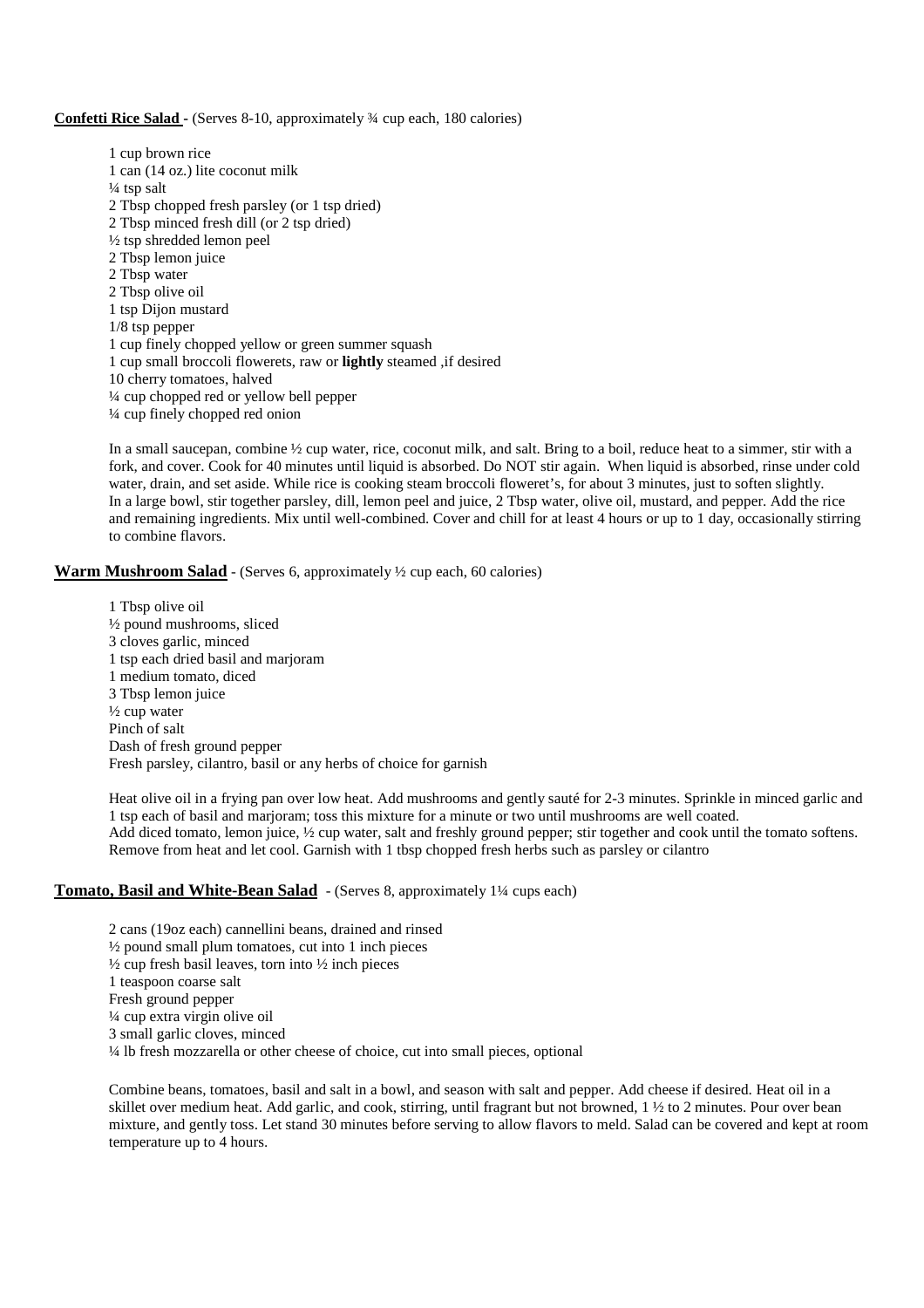### **Chicken or Turkey Salad -** (Serves 6, approximately 1 ¼ cups, 315 calories)

3-4 boneless chicken breasts (about 1.5-2 lb.—leftover is fine to use)

2 cups chicken broth (not needed if using leftovers)

1 medium yellow bell pepper, diced

1 pint cherry tomatoes (sliced in half if large)

1 cup frozen baby peas, thawed

1 to 1.5 cups hummus (roasted pepper flavor is particularly good)

3 Tbsp chopped fresh basil or 2 tsp dried basil

Kosher or sea salt to taste

Pepper to taste

This is a great way to use leftover chicken or turkey. If not using leftovers, arrange uncooked chicken in a single layer in a shallow ovenproof pan and add broth to cover. Cover pan and bake about 30 minutes at 350° F. Remove from oven and cool in broth to room temperature. Cut diagonally into bite-sized pieces. In a large bowl, combine all ingredients and toss well. Add salt and pepper to taste (may not need salt if hummus is salty). Serve on top of mixed greens.

### **SIDE DISHES**

**Roasted Vegetables** (- serves 8, approximately 1 cup each, 93 calories)

Prepare any combination of the following vegetables:

1 each red and yellow bell pepper, cut into large chunks

2 red or yellow onions, peeled and cut into thick wedges

1 medium eggplant OR 4 baby eggplants, trimmed and cut into chunks

1 Portobello mushroom, sliced into quarters

1 fennel bulb, thickly sliced (gives a licorice flavor)

4-8 large garlic cloves, peeled

2 Tbsp. cold-pressed, extra virgin olive oil

Fresh rosemary sprigs

1/4 tsp. kosher or sea salt

1/4 tsp. fresh ground pepper (or to taste)

In a single layer, spread your choice of vegetables and fennel in a lightly oiled shallow roasting pan. Arrange garlic cloves among the vegetables, and brush or spray all with olive oil. Place rosemary sprigs among vegetables and grind some pepper over top. Sprinkle salt over all. Roast for 20-30 minutes at 425° (220°C), turning vegetables after 15 minutes. The time may vary for each vegetable, so check oven periodically. Depending on the amount of vegetables used, you may need to use 2 roasting pans. Serve immediately, or allow to cool, serving at room temperature. Leftovers will enhance a salad or side dish. *Other suggestion: to add a category 2 vegetable, cut up a medium sweet potato or new potato and add to mixture.*

### **Cauliflower Rice Bake** - (Serves 5, approximately 1¼ cups each, 190 calories)

3 cups fresh or frozen cauliflower 1 medium onion, chopped 1-2 garlic cloves, minced 3 Tbsp olive oil 1 large tomato, diced, or 1 cup cherry tomatoes, halved 2 Tbsp. lemon juice 2 tsp dried basil or 2 Tbsp fresh basil 1/8 to 1/4 tsp cayenne pepper 2 cups cooked brown rice

Preheat oven to 350 degrees. Sauté cauliflower and onion in a large skillet over medium heat, stirring frequently, until onion is softened. Add garlic, tomato, lemon juice, basil, and cayenne, and continue to cook, stirring constantly for about 3-4 more minutes. Add rice and mix well. Spoon into an ungreased 2 quart casserole. Cover and bake for 20-25 minutes.

# **Sweet Potato Delight** - (Serves 8, approximately ¾ cup each, 112 calories**)**

You will need a food processor for this recipe

1 large sweet potato or yam, peeled and cut into small pieces 1 small butternut squash, peeled and cut into small pieces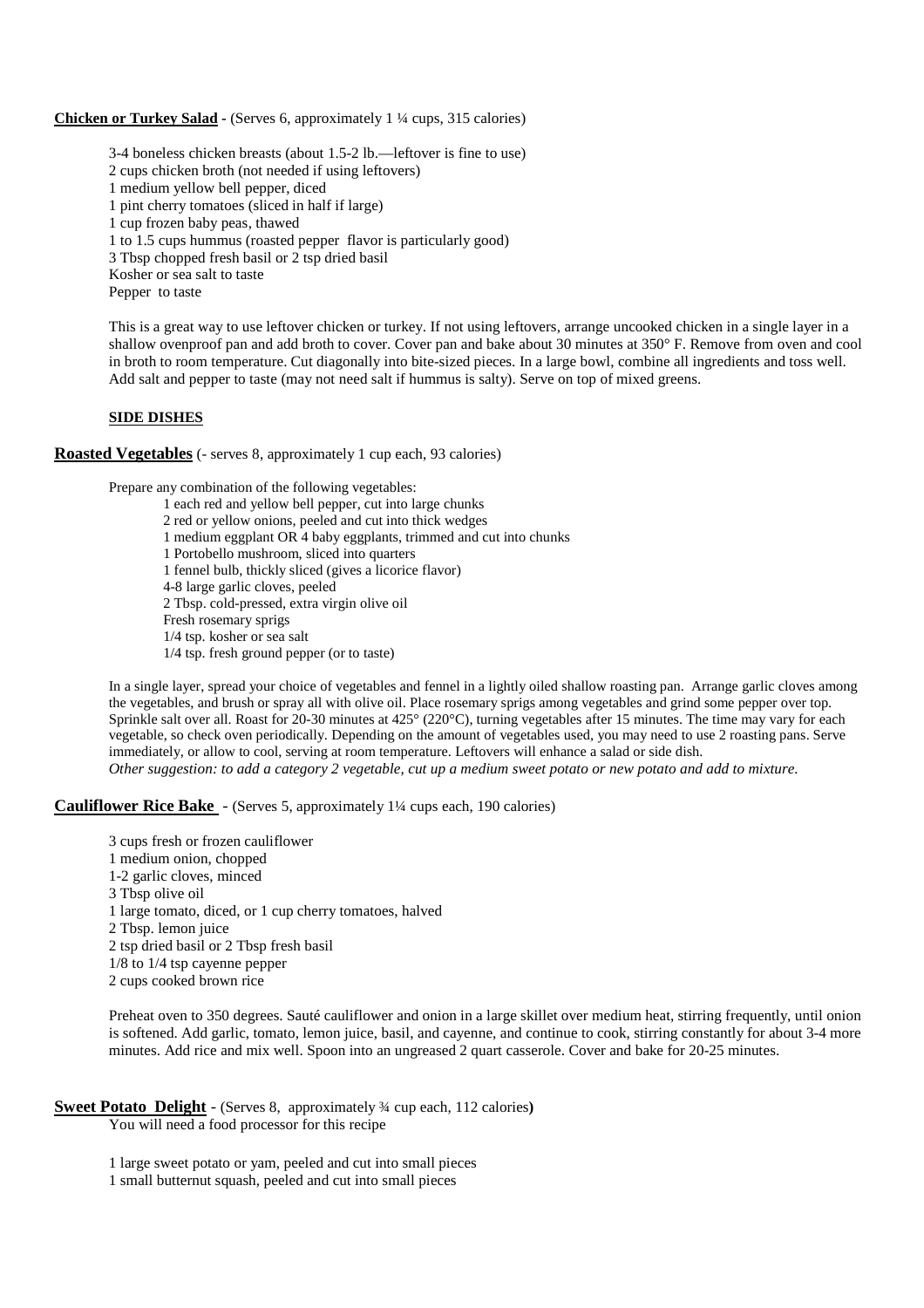1 tsp cinnamon  $\frac{1}{2}$  tsp ginger  $\frac{1}{4}$  tsp nutmeg + extra for garnish ¼ cup lite coconut milk, (add more as needed) ¼ cup sliced almonds

Preheat oven to 350 degrees. Steam sweet potato or yam and butternut squash until soft. OR roast both in the oven til soft and peel after they cool some. Blend in a food processor (a blender will not do the job) with cinnamon, ginger, and nutmeg. While processing, slowly add enough milk (nonfat, low fat, soy, or almond) to make the consistency slightly looser than mashed potatoes. Place the mixture in an ovenproof dish (about  $1 \frac{1}{2}$  at) (you can make ahead of time and store in refrigerator until ready to bake). Sprinkle nutmeg and sliced almonds on top to garnish and bake at 350º for about 15 minutes.

### **Roasted New Potatoes -** (Serves 8 small portions, approximately  $\frac{1}{2}$  cup, 100 calories)

8 small-medium new potatoes (Yukon gold, red potatoes, etc) 1 Tbsp olive oil + extra olive oil to spray 4-8 garlic cloves, optional Rosemary to taste, optional Salt and pepper to taste

Preheat oven to 400 degrees. Wash and cut potatoes into chunks. It is not necessary to peel them. Put 1 Tbsp olive oil in a roasting pan, large enough to fit the potatoes without crowding. Add potatoes and toss around in the oil. Distribute garlic cloves and fresh rosemary sprigs if using, and add salt and pepper to taste. Roast for about 45 minutes (or more), depending on how crunchy you like your potatoes. You may also use other spices to create a different flavor. Delicious any way you choose!

### **Green Beans Almondine** - (Serves 4, approximately  $\frac{1}{2}$  cup each, 75 calories)

1-10 package of frozen French-style green beans 1 small onion (diced) 1 Tbsp olive or coconut oil 1/3 cup sliced almonds Sprinkle of cinnamon for garnish

Steam green beans (about 10-15 minutes, or until softened). While green beans are cooking, in a medium skillet, sauté diced onion in olive or coconut oil. When onion is softened, add about 1/3 cup of sliced almonds and continue to sauté until just beginning to brown slightly. Stir in cooked green beans and mix well. . Garnish with a sprinkle of cinnamon. Serve immediately or refrigerate until ready to serve; reheat briefly.

### **Peas and Mushrooms** - (Serves 4, approximately 2/3 cup each, 45 calories)

½ lb mushrooms, cleaned and sliced 2 tsp coconut or olive oil 1 lb package frozen baby peas, defrosted. Fresh dill for garnish, optional but yummy

In a heavy skillet, sauté mushrooms til slightly browned, 5-7 minutes. Add defrosted baby peas and stir well to combine. Cook for 2 minutes or til peas are heated through. Serve immediately, garnished with optional dill.

### **Quinoa, Mexican Style** - (Serves 6, approximately <sup>3</sup>/4 cup each, 150 calories)

½ pound onions, chopped 1 tsp. minced garlic ½ Tbsp. olive oil 1 cup quinoa, rinsed twice in cool water 1 cup chicken stock 1 cup drained canned Italian plum tomatoes 1 cup tomato juice from canned tomatoes ½-1 whole jalapeno or serrano chili, seeded and chopped (optional)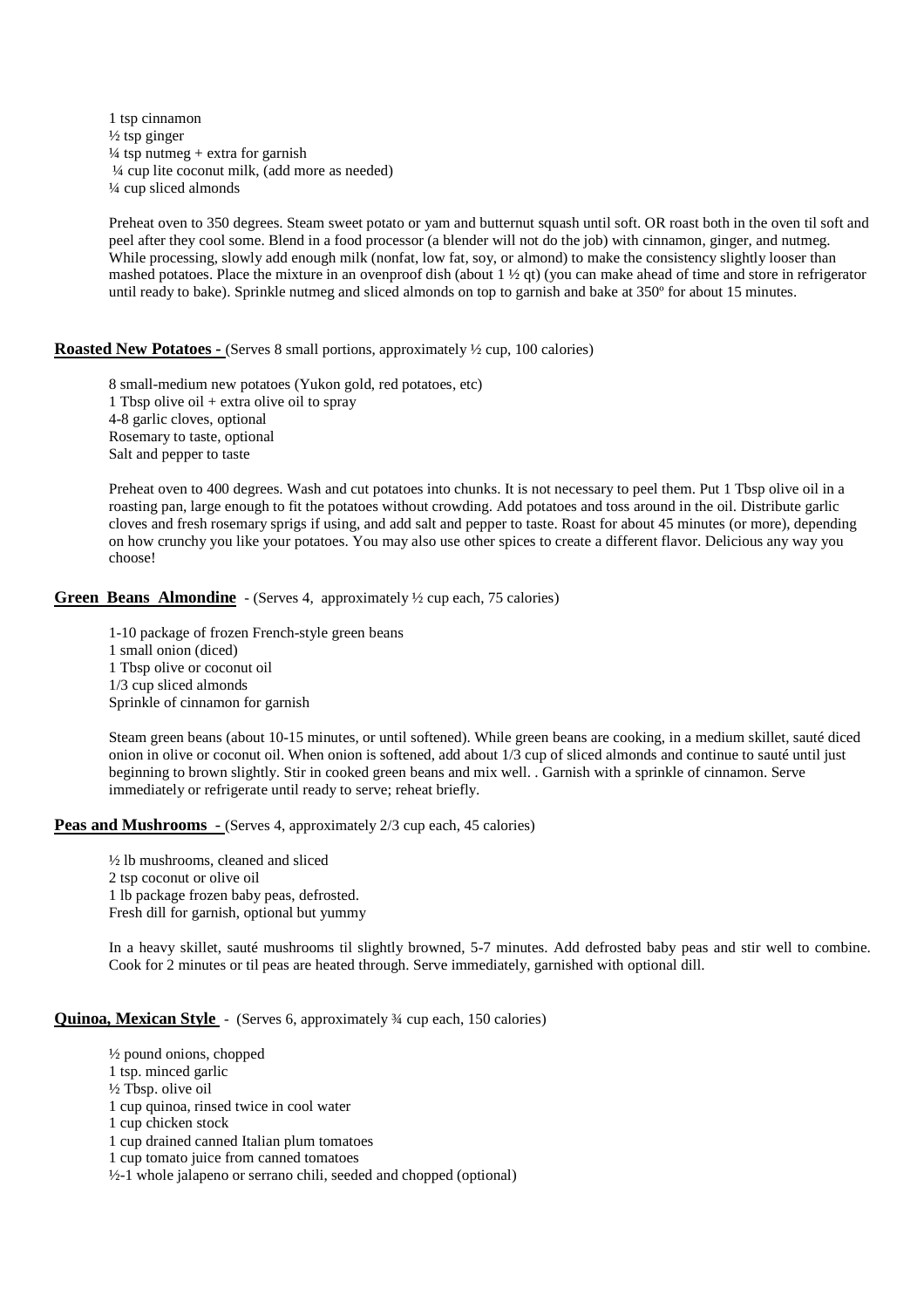2 Tbsp. chopped fresh coriander

Sauté the onion and garlic in hot oil in a large heavy-bottom pot. When onions are soft, add quinoa, chicken stock, plum tomatoes, tomato juice, and chili pepper. Bring to boil; reduce heat; cover and cook for about 10 minutes, until quinoa is tender. Sprinkle the coriander over quinoa mixture and serve.

# **"I Can't Believe It's Not Mashed Potatoes" - (**serves 4, approximately 1 cup each, 75 calories)

1 medium head cauliflower 1 Tbsp. cold-pressed, extra virgin olive oil 1/3 cup low fat milk, soy or almond milk Kosher or sea salt to taste Pepper to taste 1-2 tsp. garlic powder (optional) OR curry powder and nutmeg (optional)

Cut cauliflower into 4-6 pieces and steam until cooked but not overdone. Place in blender or food processor with remaining ingredients and blend until the consistency of mashed potatoes. Serve immediately and enjoy the unique flavor!

# **MAIN DISH**

**Turkey Chili -** (serves 8 approximately 1 ¼ cups each, 345 calories)

2 lb. ground raw turkey 2 (16-oz.) cans tomatoes (undrained), diced 2 (15-oz.) cans red kidney beans, drained 8-oz. can tomato sauce 1 medium onion, chopped 1/4 cup dry red wine (optional) 1 tsp. dried parsley flakes 3/4 tsp. dried basil, crushed 3/4 tsp. dried oregano, crushed 1/2 tsp. black pepper 1/2 tsp. ground cinnamon 1 clove garlic, minced 1/4-1/2 tsp. ground red pepper 1-2 Tbsp. chili powder 1 bay leaf

In a 4-quart Dutch oven cook the turkey until it is no longer pink. Drain off fat. Stir in remaining ingredients. Simmer uncovered for 45 minutes, stirring occasionally. Please remove bay leaf before serving.

**Vegetarian option:** Omit turkey and add 2 cups cauliflower pieces; 1 large, diced sweet potato; 1 chopped green bell pepper; 2 chopped carrots; 1/2 lb. chopped mushrooms; and 2 cups fresh or frozen cut green beans to the ingredients listed above. Bring mixture to a boil. Simmer uncovered until vegetables are tender, about 30 minutes.)

### **Chicken Chili -** (Serves 8, approximately 1 <sup>1</sup>/<sub>2</sub> cups each, 345 calories)

1 Tbsp olive oil 2 large onions, chopped 1 large green bell pepper, chopped 3-4 cloves garlic, minced 1 ½ lbs boneless, skinless chicken breast, cut into cubes or strips 3 Tbsp chili powder 1Tbsp ground cumin 2 tsp ground coriander 1 (28 oz.) can whole tomatoes, chopped, or 3 cups fresh tomatoes, chopped 1 (6oz.) can tomato paste 2 cups chicken broth 1 cup red wine (or add 1 more cup broth) 1 bay leaf 2 cans (15 oz each) garbanzo beans or white cannellini beans, drained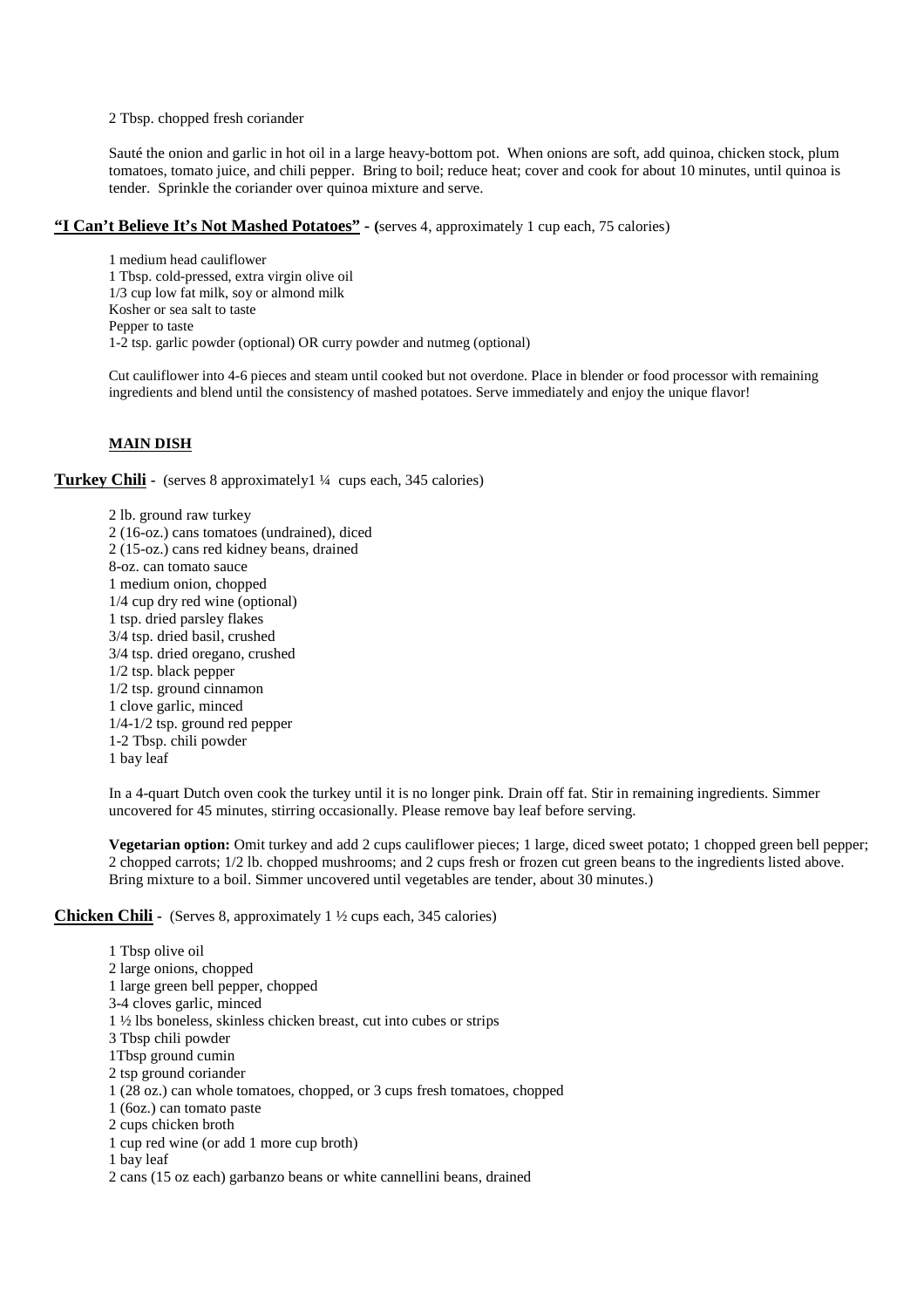Chopped green onion and avocado for garnish Salt and pepper to taste

In a large Dutch oven, heat oil over medium high heat. Sauté onion and pepper for about 5 minutes. Add garlic and cook for 1 more minute. Then add chicken and stir-cook for about 2 minutes, until slightly browned. Add spices, and cook for 1 minute, stirring. Add tomatoes, broth, wine (if using), and bay leaf. Bring to a boil, lower heat to a simmer and cover. Stir occasionally and cook for about 40 minutes. Add beans and cook uncovered, stirring occasionally for 20 more minutes. Add salt and pepper to taste and adjust spices if not spicy enough. Discard bay leaf and serve with chopped onion and/or avocado as garnish. Make ahead and reheat for a quick meal (you may freeze ½ after cooling)

# **Turkey Meatloaf -** (Serves 5, 1/5 of loaf each, 185 calories)

1 lb ground turkey, organic if possible 1 egg, beaten  $\frac{1}{2}$  to  $\frac{3}{4}$  cup sautéed mushrooms (canned OK, fresh is preferable) ½ cup shredded carrot ¼ cup orange juice ¼ cup certified GF oats 2 Tbsp dried parsley ¼ tsp poultry seasoning Salt and pepper to taste

Mix all ingredients together in a medium bowl. Pat into a loaf shape in a 9 inch pie plate or other flat dish. If you prefer, you can make 2 smaller loaves and store one in the freezer after baking. Bake at 350 for approximately 35 minutes for 1 loaf. Smaller loaves will take less time. Be careful not to overbake as it will be too dry. (Double recipe to make 2 larger loaves or 4 small. Freeze the extra loaves.)

### **Halibut with Broccoli -** (Serves 4,  $\frac{1}{2}$  fish fillet each, 236 calories)

2-3 cups small broccoli florets (fresh or frozen) ¼ cup finely ground almonds (use blender to grind or purchase "almond meal") 2 tsp minced fresh tarragon or basil (or 1 tsp dried) 1-2 Tbsp. olive oil or coconut oil) 2 halibut fillets, about 8 oz each ½ cup chicken broth or fish stock Fresh or dried basil for garnish 1/3 cup lemon juice

Steam broccoli until slightly tender, but not too soft. Set aside.

In a small bowl, mix herbs with ground almonds. Dip each halibut filet into the almond mixture. Heat 1 Tbsp. olive or coconut oil in a large skillet over medium heat, and sauté halibut for about 4 minutes on each side depending on thickness. Transfer to serving dish and cover with foil to keep warm.

Add ½ cup of broth or stock to skillet and stir in broccoli to reheat. Add lemon juice and season to taste with salt, if needed and pepper. Spoon broccoli with juices on top of halibut filets, garnish with sprinkle of basil and serve immediately.

### **Mushroom and Spinach Fish Sauté - (Serves 4, 1 fish filet each, 220 calories)**

2 tbsp ground almonds or almond meal Salt and pepper to taste 4 4-oz fish filets (flounder or sole works best) 2 Tbsp olive oil Juice of ½ lemon 1 bunch scallions, trimmed and sliced 2 cups sliced mushrooms 1/3 cup dry white wine 4 cups fresh spinach leaves, washed, dried, and torn into bite-sized pieces

In a dish, season ground almonds or flour with salt and pepper, and lightly coat fish on both sides. Heat 1 tbsp oil in heavy skillet, and sauté fish for about 2 minutes. Turn fish and sprinkle with lemon juice, cooking for 1 more minute only. Be careful not to overcook. Divide fish among 4 plates. Place remaining Tbsp olive oil in skillet and add mushrooms. Saute over medium-high heat until their juices are released. Add scallions and continue to sauté for another 2-3 minutes. Add the wine,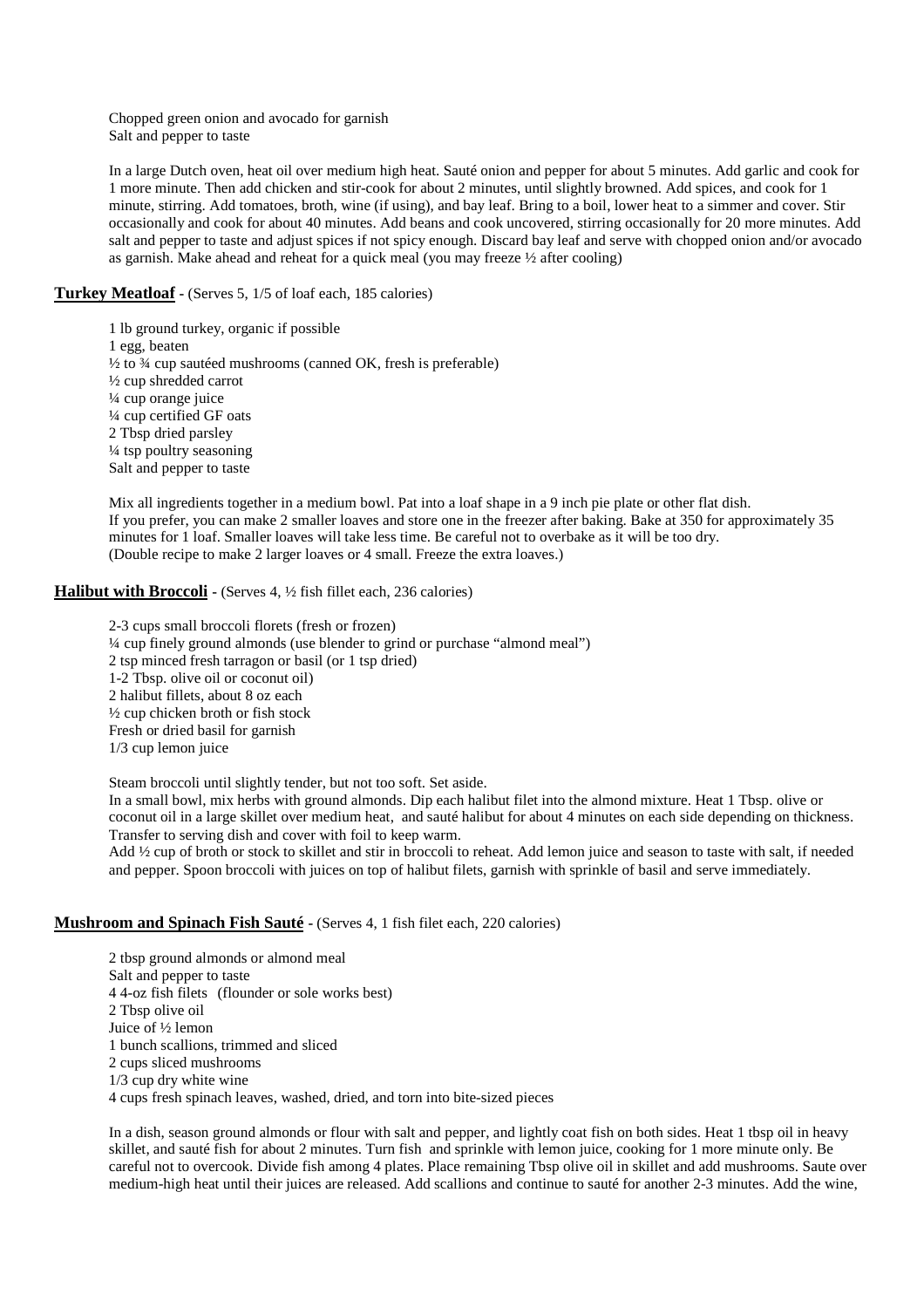increase heat to high and cook for 1 more minute. Remove pan from heat and add the spinach all at once. Toss it quickly until it wilts. Season as needed with salt and pepper. Divide mixture among the 4 plates. Serve immediately. If making ahead, place all the fish in a casserole dish and put the veggies on top. Refrigerate until ready to serve. Warm for a few minutes in the over, being very careful not to overcook while warming.

### **MAIN DISH, VEGETARIAN**

**Curried Vegetable Stew -** (Serves 8, approximately 1 ½ cups each, 235 calories)

1 ½ Tbsp coconut or olive oil 2 medium-large onions, diced 3 garlic cloves, minced 6 small Yukon gold or other new potato, washed and diced 4 medium carrots, scrubbed and sliced 2 cups water 2 cups fresh green beans, cut into 1 inch pieces (or 1 10-oz package frozen cut green beans, thawed) 1 small head cauliflower, broken into bite-sized pieces 2-3 tsp grated fresh ginger 1-3 tsp curry (depending on your taste for curry!) ½ tsp turmeric 1 15-oz. can lite coconut milk 1-2 Tbsp red curry paste, optional for those who prefer a zippier taste! Salt to taste 1 ½ cups frozen baby peas, thawed

Sauté onion in oil for 3-4 minutes over medium heat, in a large, heavy soup pot. Add garlic and sauté another minute. Now add potatoes, carrots, and 2 cups water. Bring to a simmer and cover. Cook for about 10 minutes. Potatoes will not be fully cooked yet.

Add the cauliflower, green beans, and spices. Cover and continue simmering gently for about 10-15 minutes, until veggies are tender. Mash some of the potatoes against the side of the pot to thicken it some. Now stir in the coconut milk and the curry paste if using, being sure that the paste is well mixed in. allow to sit for an hour or more to blend flavors. Just before serving, stir in defrosted baby peas and reheat, adding salt if needed.

### **Lentil and Sweet Potato Curry** - (Serves 10, 1 cup each, 200 calories)

1 large onion, chopped 1 clove garlic, minced 1 tsp olive oil 1 lb dried lentils, about 2 cups, well rinsed 2 lbs yams or sweet potatoes, peeled and cut into small pieces 1 ½ Tbsp curry powder (add more if desired) 1 Tbsp ground cumin 6 cups vegetarian broth (or chicken) Salt and pepper to taste (depends on the amount of salt in the broth)

In a 4 or 6 qt heavy pot over medium heat, heat oil and stir-fry stir onion and garlic until softened, about 5 minutes. Add rinsed lentils, chopped yams, seasonings and broth. Bring to a boil over high heat, reduce heat, cover and simmer for about 30 minutes. Both lentils and yams should be softened but not mushy. Add salt and pepper if needed.

### **Vegetable Dal Curry** - (serves 4, approximately 1 cup each, 130 calories)

2 tsp. olive oil  $\frac{1}{2}$  cup chopped onion 2 tsp. turmeric powder ½ tsp. coriander powder ¼ tsp. ground cumin 2 medium carrots, sliced 2 cups of cauliflower florets 2/3 cup red lentils 1 cup water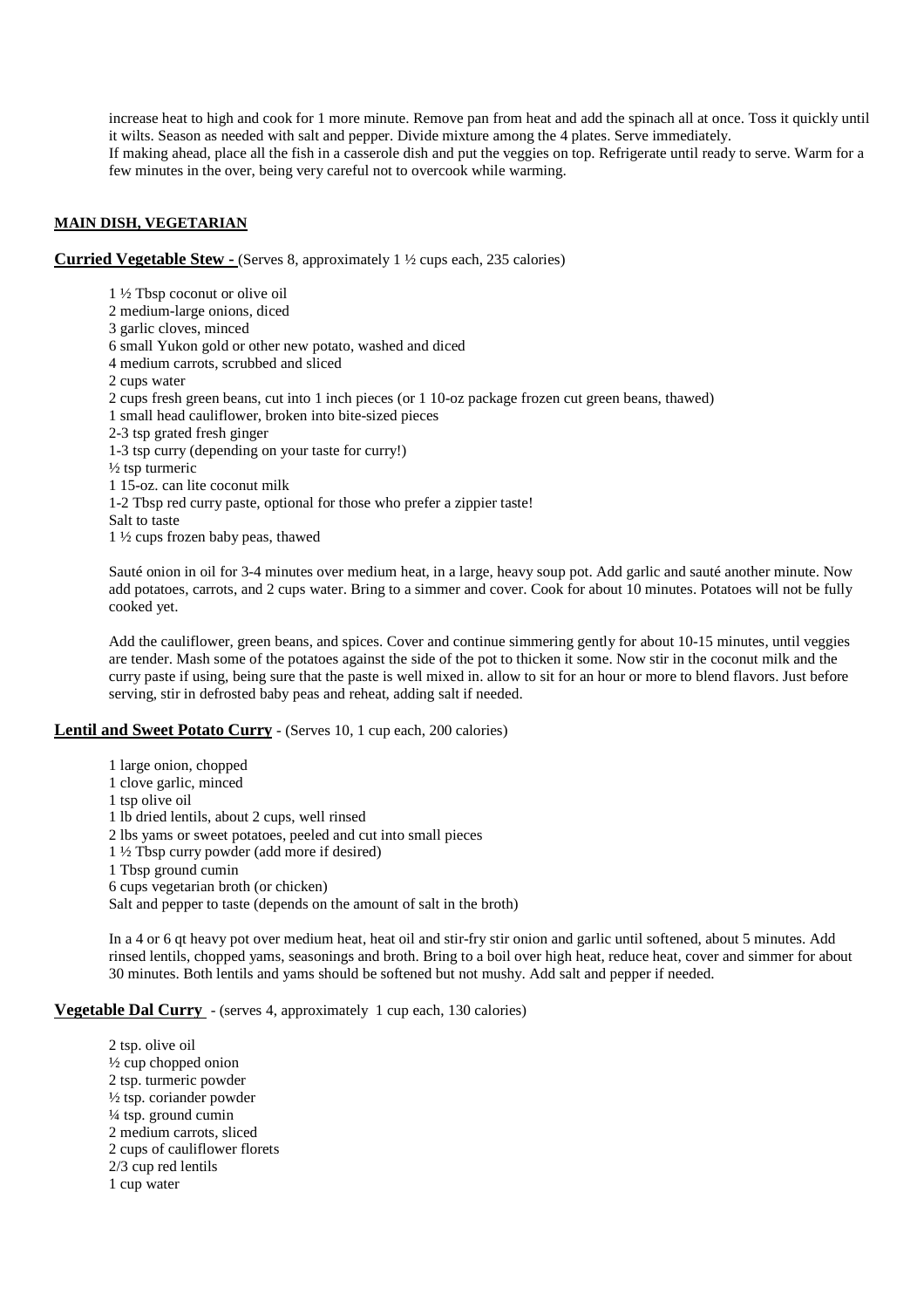#### salt to taste

In a large sauté pan or wok, heat 2 tsp olive oil over medium heat. Add onion and spices and sauté until onions are softened, about 5 minutes. Add carrots and cauliflower and stir to coat. Then add lentils and water and bring to a boil. Reduce heat to a simmer and cook for about 40 minutes. Add salt to taste and serve immediately with brown rice.

### **Spiced Lentil Casserole** - (Serves 8, approximately 1 cup each, 265 calories)

1 ½ cups lentils, rinsed well 2 Tbsp. sesame oil 3 cloves garlic, crushed 1 stalk celery, chopped 1 large onion, chopped  $\frac{1}{2}$  tsp. salt 1 cup shredded, unsweetened coconut ½ tsp. cinnamon  $\frac{1}{2}$  tsp. powdered ginger ½ tsp. turmeric 2 large green apples, washed and diced

Simmer lentils, covered, in 2½ cups water for 30-40 minutes, until tender. While they are cooking, in a wok or heavy skillet, sauté remaining ingredients, except apples, in oil until tender. Add water as necessary. Add apples and cook 10 more minutes covered. Combine with cooked lentils in a casserole dish.

### **Swiss Chard and Lima Beans** - (Serves 4, approximately 1  $\frac{1}{2}$  cups each, 280 calories)

1 head of Swiss chard (~ 4 well-packed cups, more is OK), washed 3 Tbsp oil 1 medium onion, diced 1 10-oz. pkg. frozen lima beans, defrosted slightly (or 2 cups freshly cooked dried limas) 3-4 cloves garlic, minced ½ cup fresh dill, or 1 ½ tsp dried  $\frac{1}{2}$  tsp salt 1/3 cup chicken or veggie broth, or water Black pepper to taste  $\frac{1}{2}$  to  $\frac{3}{4}$  cup chopped walnuts or pecans for garnish

Cut the stems of the chard into  $\frac{1}{2}$  inch dice and then layer the leaves, roll them up and slice into thin pieces, at  $\frac{1}{2}$  inch intervals. Over medium heat, warm 2 Tbsp oil in a large heavy pot or wok. When hot, add onion and stir-fry for a few minutes until softened. Add the lima beans and garlic and stir-fry another few minutes. Then add the Swiss chard stems and stir-fry for 4-5 minutes. Now add the leaves and dill and continue to stir-fry for 3 minutes more. Add salt and 1/3 cup broth or water. Bring to a simmer, cover and cook for about 15 minutes. Add freshly ground black pepper to taste and garnish with walnuts or pecans before serving.

### **DESSERT**

# **Frozen Strawberry Soufflé** - (Serves 6, approximately <sup>3</sup>/4 cup each, 110 calories)

4 cups fresh strawberries, hulled and washed ½ cup frozen apple juice concentrate, thawed 3 organic egg whites Pinch of salt 1 ½ cups plain low-fat yogurt

 For a fancy presentation, tie a sturdy wax-paper collar around a 1 ½ qt soufflé dish. Otherwise, use a soufflé dish without a collar. Puree berries in food processor with apple juice concentrate until smooth. In a Separate large bowl, beat egg whites and salt to form stiff peaks. With a rubber spatula, gently fold puree into egg whites. Fold yogurt into berry mixture and pour into soufflé dish. Smooth top and freeze for 4 hours. Remove from freezer 10 minutes before serving.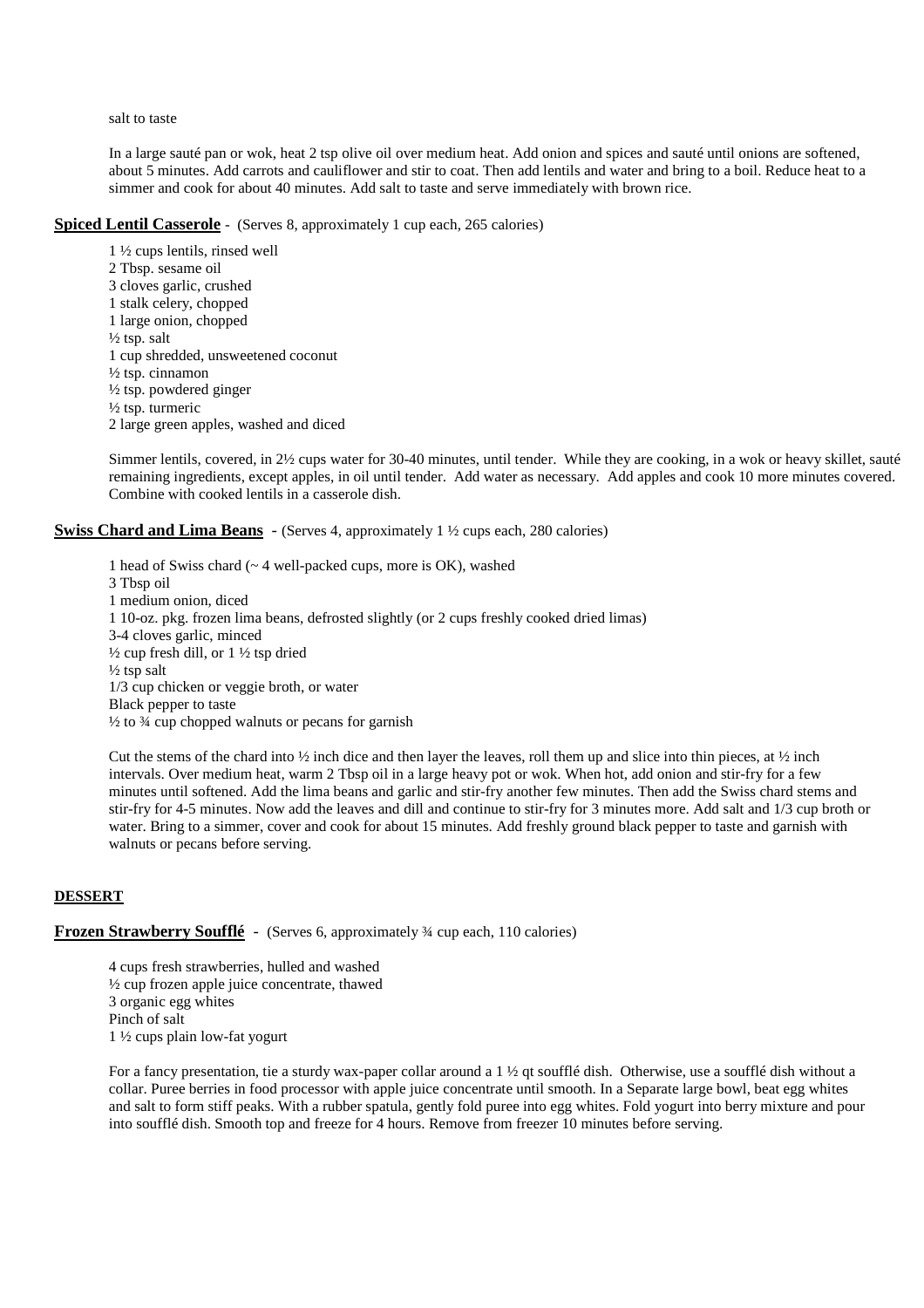### **Fresh Fruit Compote** – (serves 12, approximately <sup>3</sup>/4 cup each 125 calories)

### **This is a wonderful recipe to use for a casual brunch or healthy dessert.**

3 fresh mangoes or 1 large bag of Trader Joe's frozen mango 3 kiwi's, sliced 2 large oranges, sectioned (tangerines may also be used) 1 pomegranate, seeded 1 apple, diced 1 pint fresh berries – optional (do NOT use frozen berries – they will lose their shape)  $\frac{1}{2}$  cup pignolis (pine nuts) or chopped walnuts ½ cup plain yogurt, optional ¼ cup orange juice Stevia or agave syrup as needed

Cut up mangos or defrost 1 large bag of frozen mangoes and place in a serving bowl. Add sliced kiwi and sectioned oranges. Add pomegranate seeds for beautiful color and powerful antioxidants. If fresh berries are available, stir in gently. You may add any other acceptable fruit of choice. Top with nuts and yogurt, if desired. Gently stir again to mix well. If the taste is too tart, add a sprinkle of *Stevia* or mix in some *Agave* syrup. If not using yogurt, you may wish to add ¼ cup orange juice to help prevent browning of the cut up fruit.

**Peach/Apricot Frothy -** (serves 8, approximately <sup>3/4</sup> cup each, 75 calories)

2 envelopes unflavored gelatin 2 Tbsp. apple juice concentrate\*\* 6 Tbsp. water 7 cups sliced fresh peaches or apricots (or substitute fruit canned in its own juice) 2 tsp. lemon juice

In small mixing bowl, soften gelatin in apple juice concentrate mixed with 6 Tbsp. water. Put peach or apricot slices in blender and blend until they become liquid. Bring to boil and add to gelatin; stirring until thoroughly dissolved. Stir in lemon juice. Chill until it begins to thicken. Beat on high speed with mixer until fluffy and doubled in volume. Chill again. Mound into 8 sherbet glasses or serve from glass serving bowl.

\*\* While fruit juice is generally not allowed on this program, the amount contained in this recipe is insignificant.)

**Orange Cream** (serves 4, approximately <sup>3</sup>/4 cup each, 100 calories)

1 envelope unflavored gelatin 1/2 cup orange juice\*\* 8 oz. can mandarin oranges, water packed 2 cups plain yogurt 1/2 tsp. ground nutmeg or cinnamon

In a small saucepan, stir together gelatin and orange juice and mix until dissolved. Add liquid from mandarin oranges. Cook until gelatin is completely dissolved. Cool mixture, then stir in yogurt and orange segments (reserving a few for garnish), mixing well. Pour cream into four parfait glasses; garnish each glass with the reserved orange segments. Sprinkle with nutmeg or cinnamon and chill for several hours.

\*\* While fruit juice is generally not allowed on this program, the amount contained in this recipe is insignificant.

### **Poached Peaches with Strawberry Sauce** *- (*serves 4, 2 halves each, 80 calories)

6-oz. (180 ml) can frozen, unsweetened apple juice concentrate, thawed 1 cup water 1 Tbsp. lemon peel, finely grated 1 tsp. vanilla extract 4 medium ripe peaches OR nectarines (pears could be a winter alternate) 4 sprigs fresh mint for garnish (optional) *Strawberry Sauce* (recipe below)